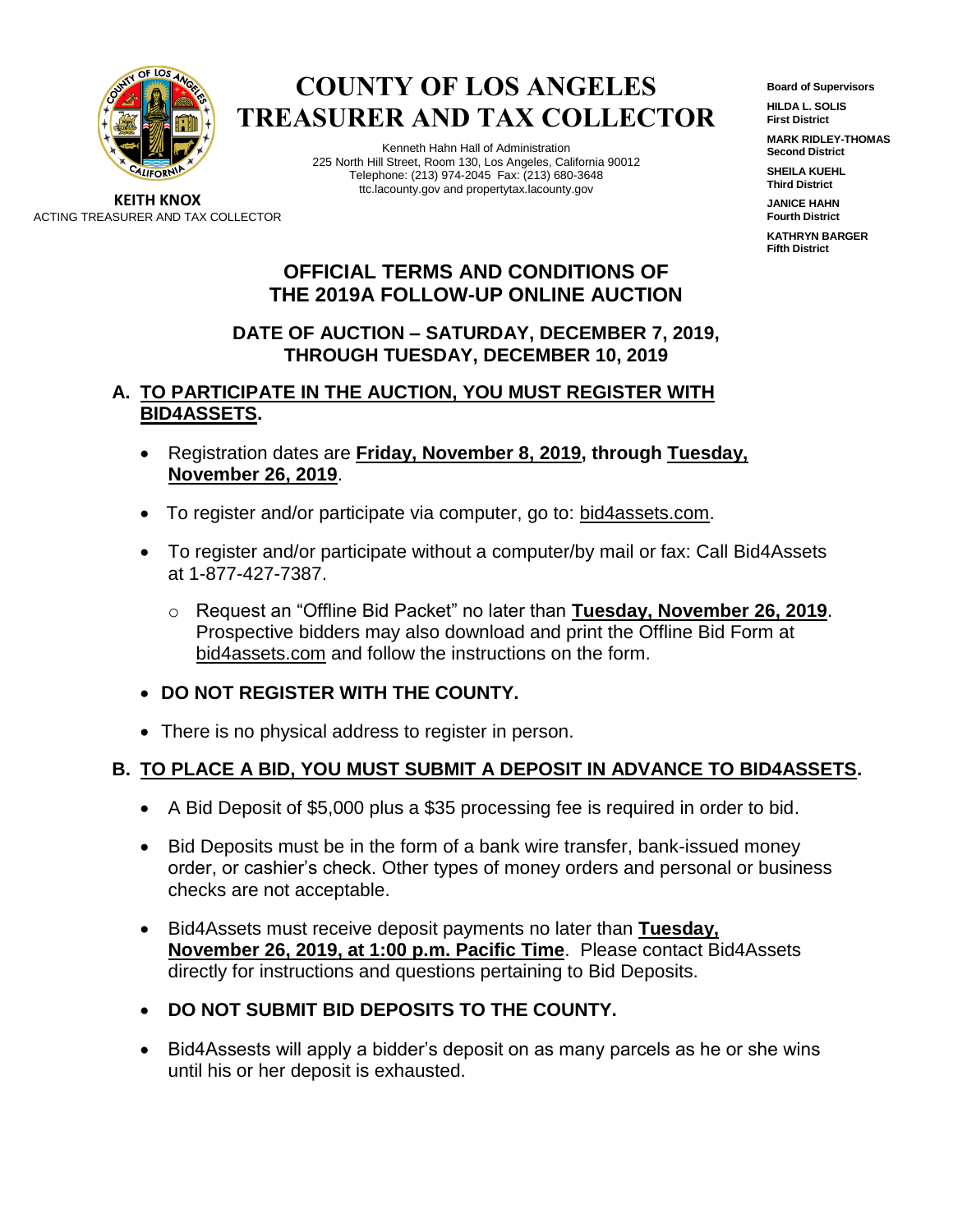#### 2019A FOLLOW-UP ONLINE AUCTION TERMS AND CONDITIONS Page 2

- The Treasurer and Tax Collector (TTC) will refund all overpayments (i.e., a bid deposit that is greater than the balance due at the end of the auction) within **30 calendar days** from the date of the close of auction. The TTC will issue the refund as a County Warrant in the name of the registered purchaser and mail it to the address indicated on the Bidder Registration Form.
- Bid4Assets will refund non-winner deposits no later than 10 business days from the date of the close of auction.

# **C. VESTING – COMPLETED AFTER THE AUCTION**

At the close of auction, Bid4Assets will send an email to all winning bidders. The email will contain a link to a vesting information form. The winning bidder must complete and submit the form as a condition of the sale. Once submitted, Bid4Assets will not accept any further changes.

- Some common forms of holding title include but are not limited to:
	- 1. Sole Ownership
		- a. As a single man or woman.
		- b. As a married man or woman.
		- c. As a registered domestic partner, man or woman.
	- 2. Co-ownership
		- a. Community property, which is the presumed form for married couples.
		- b. Community property with right of survivorship.
		- c. Joint Tenancy with right of survivorship, where parties have equal interests, but the parties may not be married.
		- d. Tenancy in Common, where the parties each owns a specified interest in the property.

#### **Examples of vesting:**

- A SINGLE MAN A SINGLE WOMAN
- 
- 
- A WIDOWER (MAN) A WIDOW (WOMAN)
- 
- 
- A CORPORATION TENANTS
- 
- 
- A MARRIED MAN A MARRIED WOMAN
- AN UNMARRIED MAN AN UNMARRIED WOMAN
	-
- A MARRIED MAN AS HIS SOLE A MARRIED WOMAN AS HER SOLE AND SEPARATE PROPERTY AND SEPARATE PROPERTY
- TENANTS IN COMMON HUSBAND AND WIFE AS JOINT
- OTHER A PUBLIC AGENCY
	- LIMITED LIABILITY CO. (LLC)

The form of title that you choose is an important decision and you should consult with an attorney, tax advisor or estate planner prior to making your selection.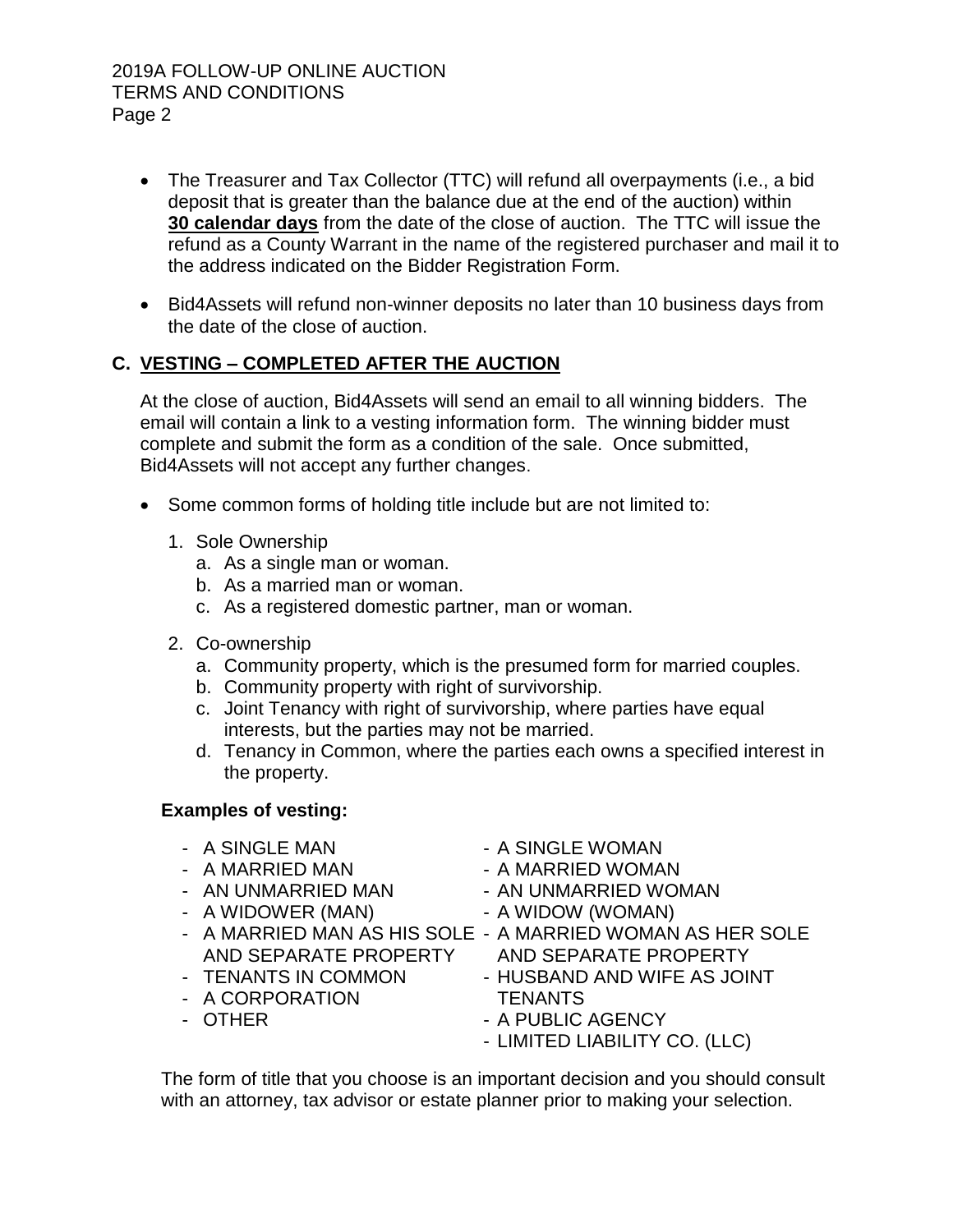# **ONCE REGISTRATION IS COMPLETED, THE TTC WILL NOT ACCEPT CHANGES TO THE VESTING.**

# **D. PLACE, DATE, AND TIME OF THE FOLLOW-UP ONLINE AUCTION**

Bid4Assets will conduct the Follow-Up Online Auction of tax-defaulted real property at: **bid4assets.com/losangeles**. The auction will start on Saturday, **December 7, 2019**, at 3:00 p.m. Pacific Time, and run continuously through Tuesday, **December 10, 2019**, until 12:00 p.m. Pacific Time. Individual properties may be open for bidding beyond the end time so long as there is active bidding.

#### **E. MINIMUM BID**

The minimum price for all properties offered in the Follow-Up Online Auction is \$1,426. The list of properties is available **here**.

**Note:** Pursuant to the California Revenue and Taxation Code (R&TC) Section 3698.5(d), the current owner of tax-defaulted property subject to sale under this chapter shall not purchase that property, directly or indirectly, at a price below the minimum price determined pursuant to subdivision (a). No deed shall be transferred to the purchaser if the property is purchased, directly or indirectly, by the current owner for lower than the minimum price determined pursuant to subdivision (a), which indicates the minimum price at which property may be offered for sale pursuant to this chapter shall be an amount not less than the total amount necessary to redeem, plus costs and the outstanding balance of any property tax postponement loan.

# **F. PROPERTIES IN THE FOLLOW-UP ONLINE AUCTION**

The TTC will provide Bid4Assets a list of properties slated for auction. Bid4Assets will post the list on its website starting Monday, **November 11, 2019**. The daily updates of properties remaining in the auction will start Monday, **November 25, 2019**.

A bidder may bid on any property that the TTC activates for bidding. If a particular property is not activated for bidding, it means that it has been redeemed, withdrawn from the sale, or the time period for bidding has expired.

# **G. CAUTION: INVESTIGATE BEFORE YOU BID**

The purpose of the auction is to collect the unpaid taxes and to convey the tax-defaulted property to a responsible owner. The properties offered in this auction are subject to the Tax Collector's Power to Sell due to defaulted property taxes exceeding five years or more for residential or agricultural property (three years or more in the case of non-residential commercial property or vacant land). Parties interested in bidding on property are strongly encouraged to investigate the subject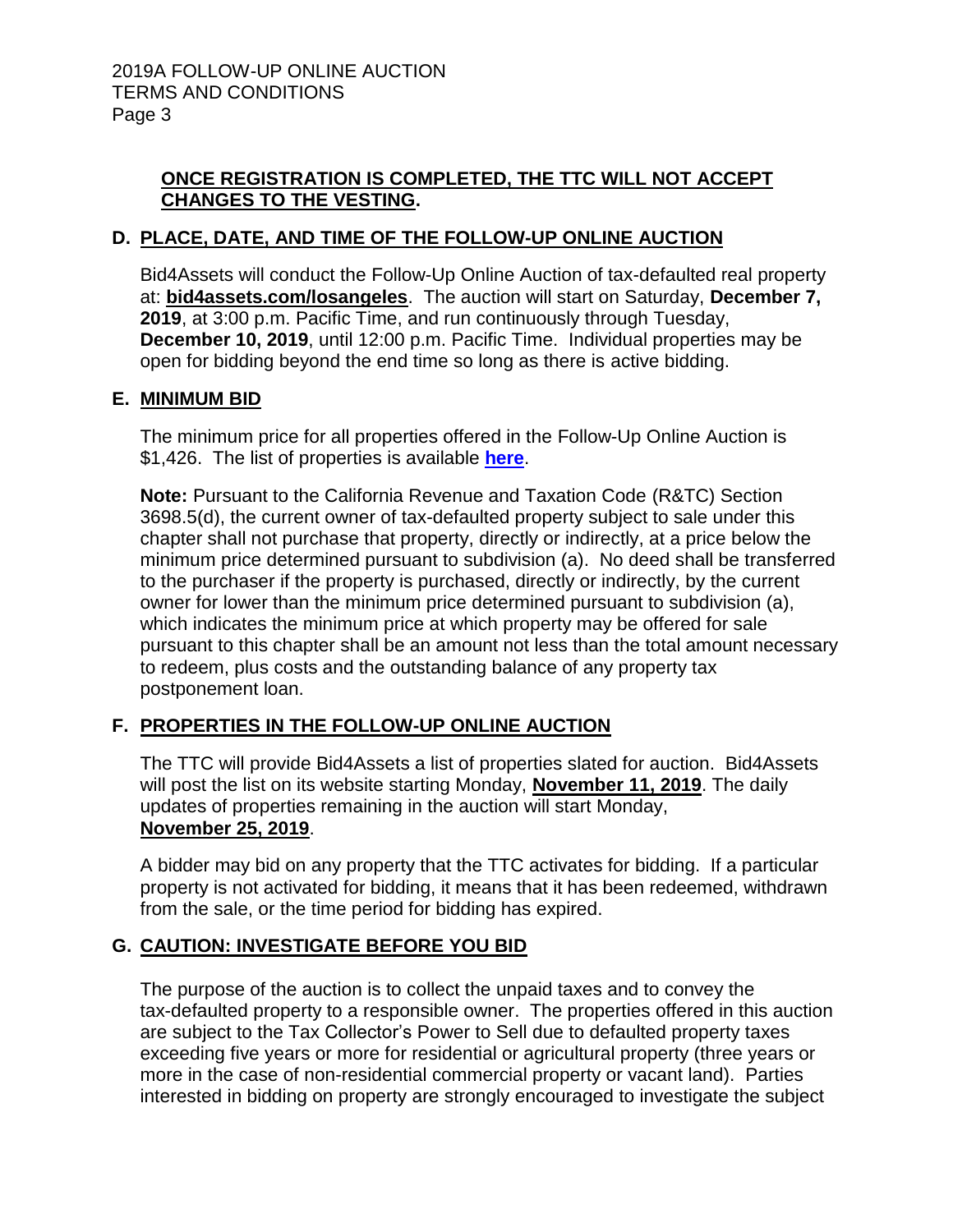property to ensure that the property meets their needs. The information provided in the list of properties is only for identification of properties in the sale. The TTC makes no warranties or representations about other matters beyond the basic tax information as it appears in the County's official property tax records, and to convey title as described in Section N.

The TTC cannot guarantee the condition of any property nor assume any responsibility for conformance to codes, permits or zoning ordinances. An investigation may reveal that the property is part of a street or alley, located in a flood control channel or landlocked (having no means of ingress and egress). Improvements shown on the property list for a particular property may no longer exist at the time of the auction. Streets shown as such on the maps offered by the Los Angeles County Assessor's Office may or may not exist, and in some cases may be future streets. **The burden is on the bidder to research thoroughly, before the tax sale, any matters relevant to his or her decision to bid. Bidders should inspect the property before bidding, but may NOT trespass onto private property. Tax-defaulted property is sold on an "as is" basis.** 

The County makes no warranty, either expressed or implied, relative to usability, ground location, or property lines of the properties. The prospective purchaser must determine the exact location, desirability, and usefulness of the properties. **The TTC will NOT refund any deposit applied to, purchase made toward, or any payment on a purchase agreement for a property sold at the auction based upon a bidder's error or failure to investigate.**

The County assumes no liability for any other possible liens, encumbrances or easements, recorded or not recorded. **Bidders should investigate thoroughly all properties of interest prior to bidding.**

#### **H. LIENS THAT ARE NOT REMOVED BY TAX SALE**

A tax deed will cancel all private liens (such as Deeds of Trust, Mechanic's Liens, Judgments, etc.), as well as all prior delinquent taxes*.* However, *public liens such as Weed Abatement liens, Demolition liens, etc., or foreclosure judgments of those public liens, WILL NOT be discharged with a tax deed.*

Bidders may obtain a list of properties subject to weed and brush clearance abatements from the Los Angeles City Fire Department at (213) 978-3424, or the Agricultural Commissioner at (626) 575-5488, or its website at **[acwm.lacounty.gov](http://acwm.lacounty.gov/)**, and selecting "Weed Abatement Program Information."

#### **Caution: The lists provided by these agencies may not be comprehensive. Investigate before you purchase.**

Pursuant to State law, a tax deed **DOES NOT** cancel the following list of liens, **special taxes**, and **easements**. The R&TC Section 3712 states that the deed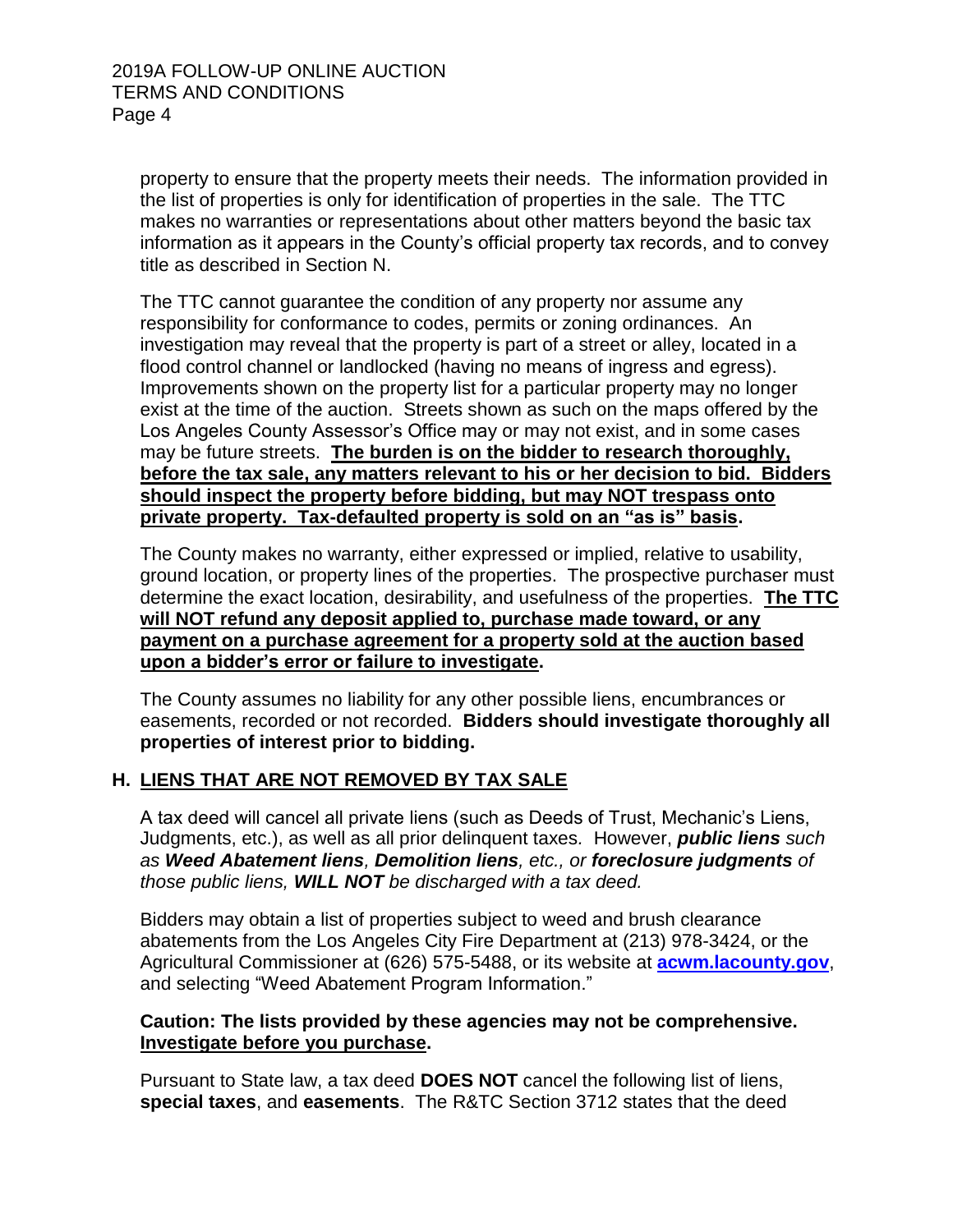conveys title to the purchaser free of all encumbrances of any kind existing before the sale, except for:

- (a) Any lien for installments of taxes and special assessments, which installments will become payable upon the secured roll after the time of sale.
- (b) The lien for taxes or assessments or other rights of any taxing agency, which does not consent, to the sale of the property at auction.
- (c) Liens for special assessments levied upon the property conveyed which were, at the time of the sale, not included in the amount necessary to redeem the tax defaulted property and, where a taxing agency which collects its own taxes has consented to the sale.
- (d) Easements of any kind, including prescriptive, constituting servitudes upon or burdens to the property; water rights, the record title to which is held separately from the title to the property; and restrictions of records.
- (e) Unaccepted, recorded, irrevocable offers of dedication of the property to the public or a public entity for a public purpose, and recorded options of any taxing agency to purchase the property or any interest therein for a public purpose.
- (f) Unpaid assessments under the Improvement Bond Act of 1915 (Division 10 [commencing with Section 8500] of the Streets and Highways Code) which are not satisfied as a result of the sale proceeds being applied pursuant to Chapter 1.3 (commencing with Section 4671) of Part 8.
- (g) Any Federal Internal Revenue Service (IRS) liens, pursuant to provisions of federal law, are not discharged by the sale, even though the Tax Collector has provided proper notice to the IRS before the sale. Before contacting the IRS on properties with IRS liens, you must obtain the following information/documentation:
	- 1. IRS Code 7425C for information on IRS's Redemption Rights and Release of Right of Redemption.
	- 2. Copy of the Federal Tax Lien filed against the property you are interested in purchasing that has been recorded with the Los Angeles Registrar-Recorder/County Clerk's Office located at 12400 Imperial Highway, Norwalk, California 90650.
	- 3. The IRS Foreclosure Redemption Section can be reached at 1(800) 913-6050. The IRS will not be able to assist you without the above information.
- (h) Unpaid special taxes under the Mello-Roos Community Facilities Act of 1982 (Chapter 2.5 [commencing with Section 53311] of Part 1 of Division 2 of Title 5 of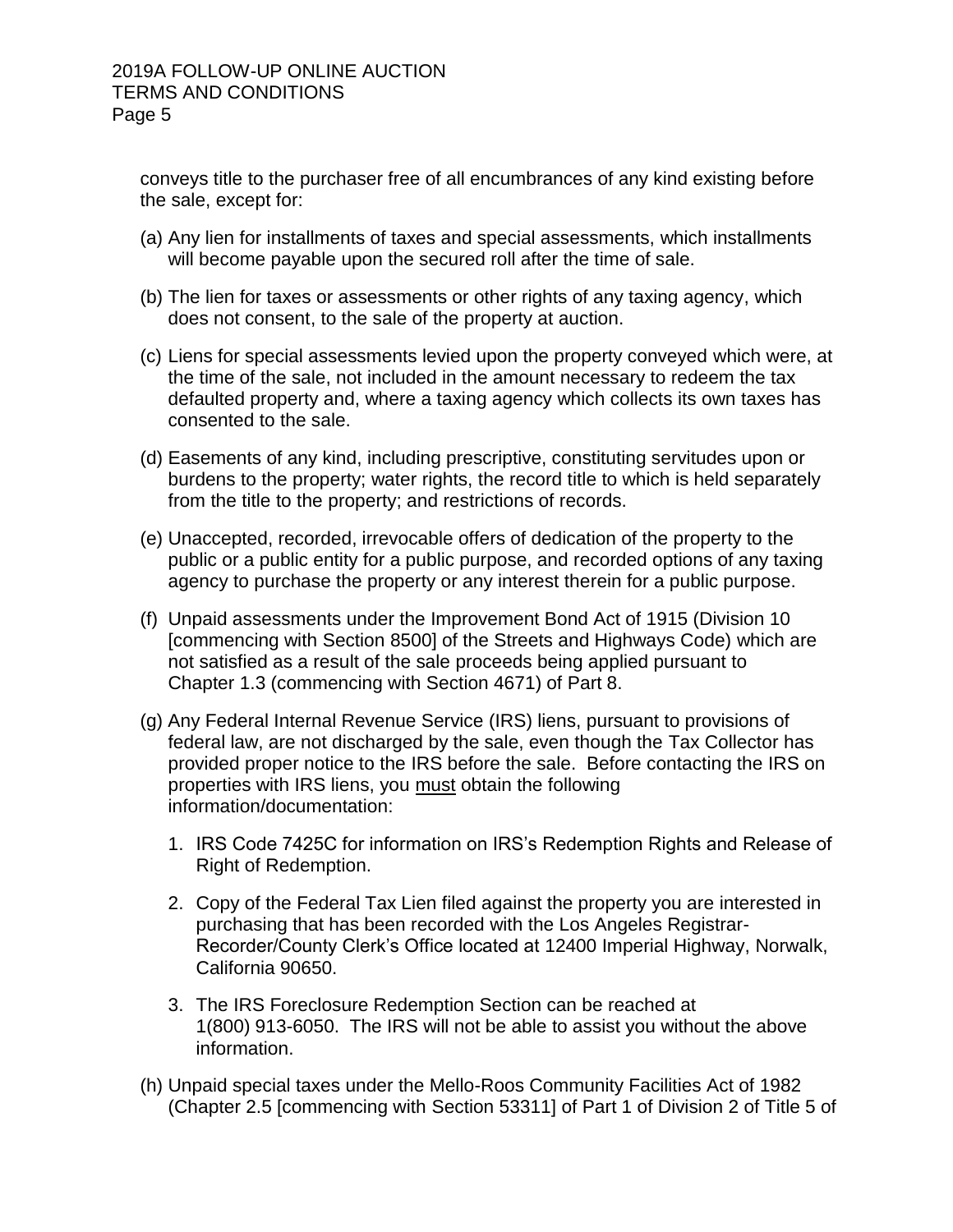the Government Code) that are not satisfied as a result of the sale proceeds being applied pursuant to Chapter 1.3 (commencing with Section 4671) of Part 8.

# **I. CONTAMINATED PROPERTIES**

Prospective bidders can obtain information regarding contaminated properties from the following agencies:

- Los Angeles County Department of Public Works, Environmental Program Division at 900 South Fremont Avenue, Third Floor Annex, Alhambra, California 91803, (626) 458-3517.
- City of Los Angeles, Department of Public Works Bureau of Sanitation, 1149 South Broadway, Los Angeles, California 90015, (213) 485-3791.
- California Environmental Protection Agency, Department of Toxic Substances Control, CalSites Help Desk, (877) 786-9427 or (916) 323-3400 or at **[envirostor.dtsc.ca.gov/public/](http://www.envirostor.dtsc.ca.gov/public/).** This agency maintains a Superfund cleanup list of sites contaminated with hazardous substances referred to as "CalSites."
- Water Quality Control Board. This agency maintains a website containing a list of potentially contaminated properties in Los Angeles County. The web address for properties in the Los Angeles Region is **[waterboards.ca.gov/losangeles](http://www.waterboards.ca.gov/losangeles)** and for properties in the Antelope Valley **[waterboards.ca.gov/lahontan/](http://www.waterboards.ca.gov/lahontan/)**.

Please be aware that not all contaminated property sites are on the Superfund list or identified by the Department of Public Works, the City of Los Angeles, or listed on any of the sites referenced above. If the TTC has knowledge of contaminated property, the TTC **may** provide that information on its website at **[ttc.lacounty.gov](http://ttc.lacounty.gov/)**.

However, the TTC is NOT always aware of the condition of the properties in the sale and does not conduct any investigation to determine or confirm the existence or extent of the contamination. Therefore, it is ultimately the bidder's responsibility to investigate the condition and desirability of the property before purchasing at the auction. Again, the TTC urges bidders to conduct a thorough investigation and to contact the above agencies concerning contamination of a particular property.

# **J. BIDDING INFORMATION**

# **BIDDING WILL BE IN INCREMENTS OF \$100. ALL SALES ARE FINAL**

- Property is sold to the highest bidder.
- Even if the successful bidder mistakenly bids on the wrong property, the sale will remain final.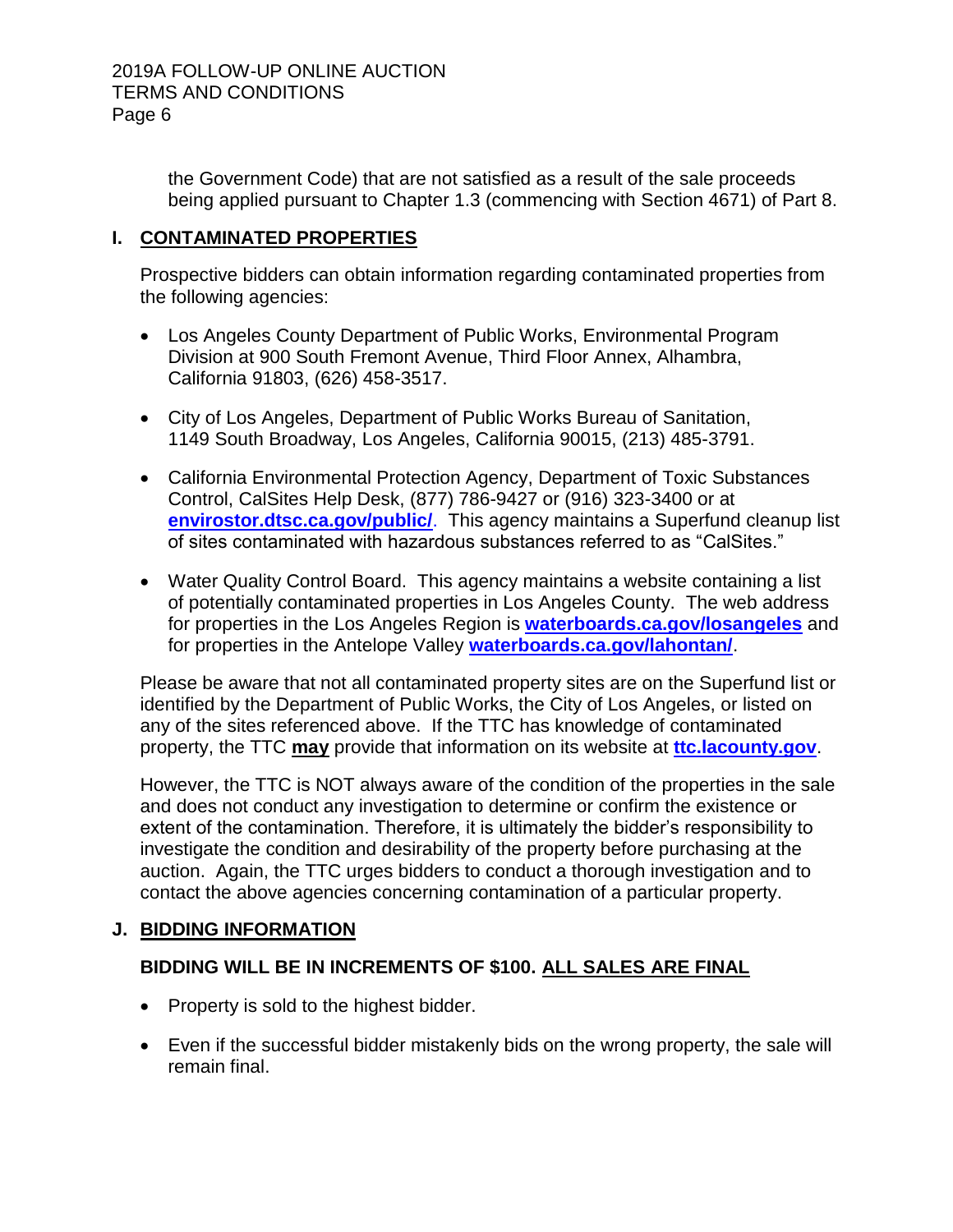#### 2019A FOLLOW-UP ONLINE AUCTION TERMS AND CONDITIONS Page 7

Payment amount will include the winning bid, plus any applicable taxes and fees.

### **K. ADDITIONAL TAXES/FEES ON PROPERTIES PURCHASED AT THE FOLLOW-UP ONLINE AUCTION**

- \$35 Processing fee
- Documentary Transfer Taxes.
- Survey Monument fees and City Transfer Taxes, when applicable. City Transfer Taxes will apply to those properties located in the following cities:

| <b>Culver City</b>                      | \$4.50 | per \$1,000  |
|-----------------------------------------|--------|--------------|
| Los Angeles                             | \$4.50 | per \$1,000  |
| Pomona                                  | \$2.20 | per \$1,000  |
| Redondo Beach                           | \$2.20 | per \$1,000  |
| Santa Monica                            | \$3.00 | per \$1,000  |
| Documentary Transfer Taxes per property | \$0.55 | per\$<br>500 |

**Note**: Pursuant to R&TC Section 3712(a), if a bidder successfully purchases a property for less than the original minimum bid, he/she will be responsible for paying the upcoming 2019-20 Annual Secured Property Taxes.

### **L. PAYMENT FOR PROPERTY PURCHASED AT THE FOLLOW-UP ONLINE AUCTION**

After the sale, Bid4Assets will send an email to all winning bidders describing the payment instructions.

If the bid on any single parcel is more than \$5,000, the successful bidder does not have to pay the balance at the close of sale. He or she may exercise the Deferred Payment Option.

# **Deferred Payment Option:**

This payment option affords the bidder additional time after the sale to pay any balance due from a purchase price that exceeds \$5,000. Deferred payments (i.e., outstanding balances) are due in Bid4Assets' office at 8757 Georgia Avenue, Suite 520 Silver Springs, MD 20910, **no later than 1:00 p.m. Pacific Time, on Friday, December 13, 2019, and payment must be in the form of a bank wire transfer, bank-issued money order or cashier's check.**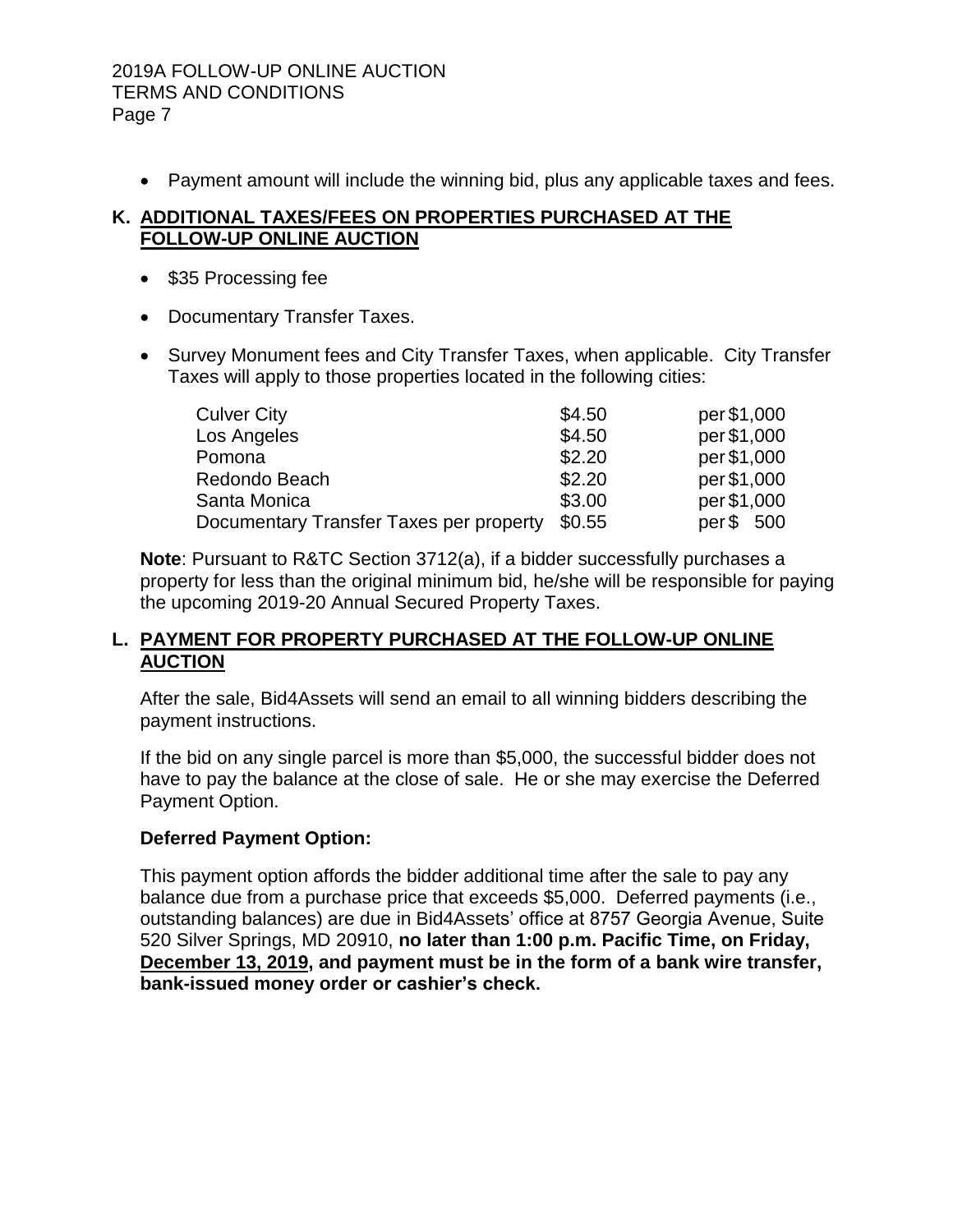### **M. FORFEITED SALES**

If the buyer fails to pay the balance of a deferred payment on or before **1:00 p.m. Pacific Time, on Friday, December 13, 2019**, the buyer will forfeit his or her deposit, and the buyer obtains no rights to the property, pursuant to R&TC Section 3693.1.

**Note:** Pursuant to R&TC Section 3456, the County may file a claim against any winning bidder who fails to complete a sale. That bidder may also be banned from bidding at future auctions for up to five years. In addition, the County may add the unpaid balance to the Unsecured Tax Roll and use the Tax Collector's statutory remedies of seizure and sale to enforce collection. Therefore, do not fail to complete your purchases in this Follow-Up Online Auction by **1:00 p.m. Pacific Time, Friday, December 13, 2019**.

### **N. TITLE**

Title to the purchased property conveys to the winning bidder upon payment in full of the purchase price and recordation of the tax deed. **Approximately 60-70 calendar days after the sale**, the TTC will deliver the tax deeds to the Los Angeles County Registrar-Recorder/County Clerk (RR/CC) for recordation. After recording, the RR/CC will mail the tax deed(s) directly to the purchaser(s).

**NOTE: Neither the State of California, nor the County of Los Angeles, nor any person designated by these agencies are liable for damages sustained to the property purchased at auction from the time of the sale until the recordation of the tax deed transferring title to the property.**

The TTC **does not** provide the purchaser with a title insurance policy and makes no representations or warranties with respect to the condition of the title. Additionally, the TTC advises prospective bidders to contact title insurance companies prior to the auction and obtain information regarding the availability of title insurance for properties purchased at the TTC's Follow-Up Online Auction.

# **O. BREACH OF TERMS AND CONDITIONS**

Title to tax-defaulted property subject to the Tax Collector's Power to Sell does not pass to the purchaser until the TTC **issues and records** the tax deed with the Los Angeles County Registrar-Recorder/County Clerk (RR/CC). As such, until the winning bidder receives his or her recorded tax deed from the RR/CC, the following actions are a breach of the terms and conditions of the sale:

 Trespassing, engaging in any activity, or making any construction expenditure on the property.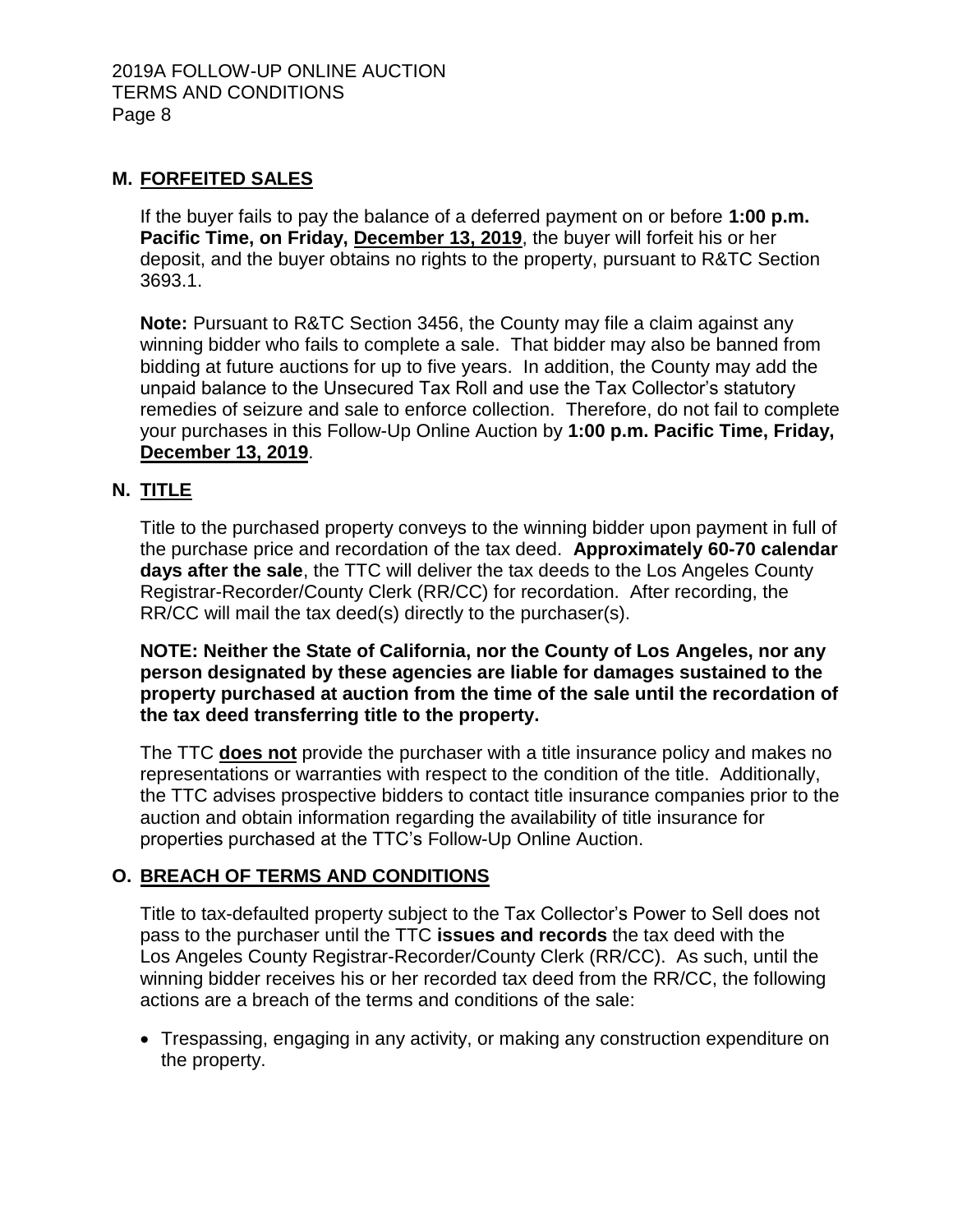Attempting to collect rents, dispossessing, or in any way contacting the current tenants, if any.

#### **If a bidder engages in any of the above activities prior to receiving his or her tax deed, the TTC has the discretion to cancel the sale.**

# **P. REDEMPTION**

The right to redeem tax-defaulted property Subject to the Tax Collector's Power to Sell in this Follow-Up Online Auction terminates at **5:00 p.m. Pacific Time, on Friday, December 6, 2019**, which is the last business day prior to the date of the Follow-Up Online Auction. There is no extended right of redemption in the State of California.

#### **REDEMPTION OF A PROPERTY WILL PRECLUDE ANY TRANSFER OF OWNERSHIP. THE ASSESSEE OF RECORD RETAINS TITLE TO ANY PROPERTY REDEEMED BY THE TTC'S CLOSE OF BUSINESS ON FRIDAY, DECEMBER 6, 2019.**

# **Q. WITHDRAWAL OF A PORTION OF A PROPERTY THAT IS FOR SALE**

If the TTC sells a portion of a property to a taxing agency or institutes a partial redemption, the TTC reserves the statutory authority to withdraw that portion from the whole property and sell the remaining part only. This information will be included with any corresponding properties and anyone purchasing the same will do so with the full knowledge and acceptance that the property being sold is exclusive of a portion and not as advertised or set forth in the initial Follow-Up Online Auction list.

# **R. DISASTER RELIEF**

Property damaged, and not substantially repaired within the last five years, due to a local, state or federally declared disaster, may not be eligible for auction for up to ten years from the date of the disaster. If property is tax defaulted for five years or more **prior to the date** of a disaster, and the TTC has given Notice of Power and Intent to Sell Tax-Defaulted Property, such property shall be subject to sale by operation of law without regard to the date of the disaster.

# **S. ERRONEOUS SALES**

Occasionally, the TTC sells property in error. So long as the TTC has not recorded the tax deed, the TTC has the authority to cancel any erroneous sale without the winning bidder's prior consent or signature. Upon cancellation of any sale, the TTC will (1) inform the respective winning bidder and, (2) refund his or her purchase price or deposit. The TTC will initiate both of these actions with the full understanding and agreement of the purchaser that the TTC and the County of Los Angeles have no